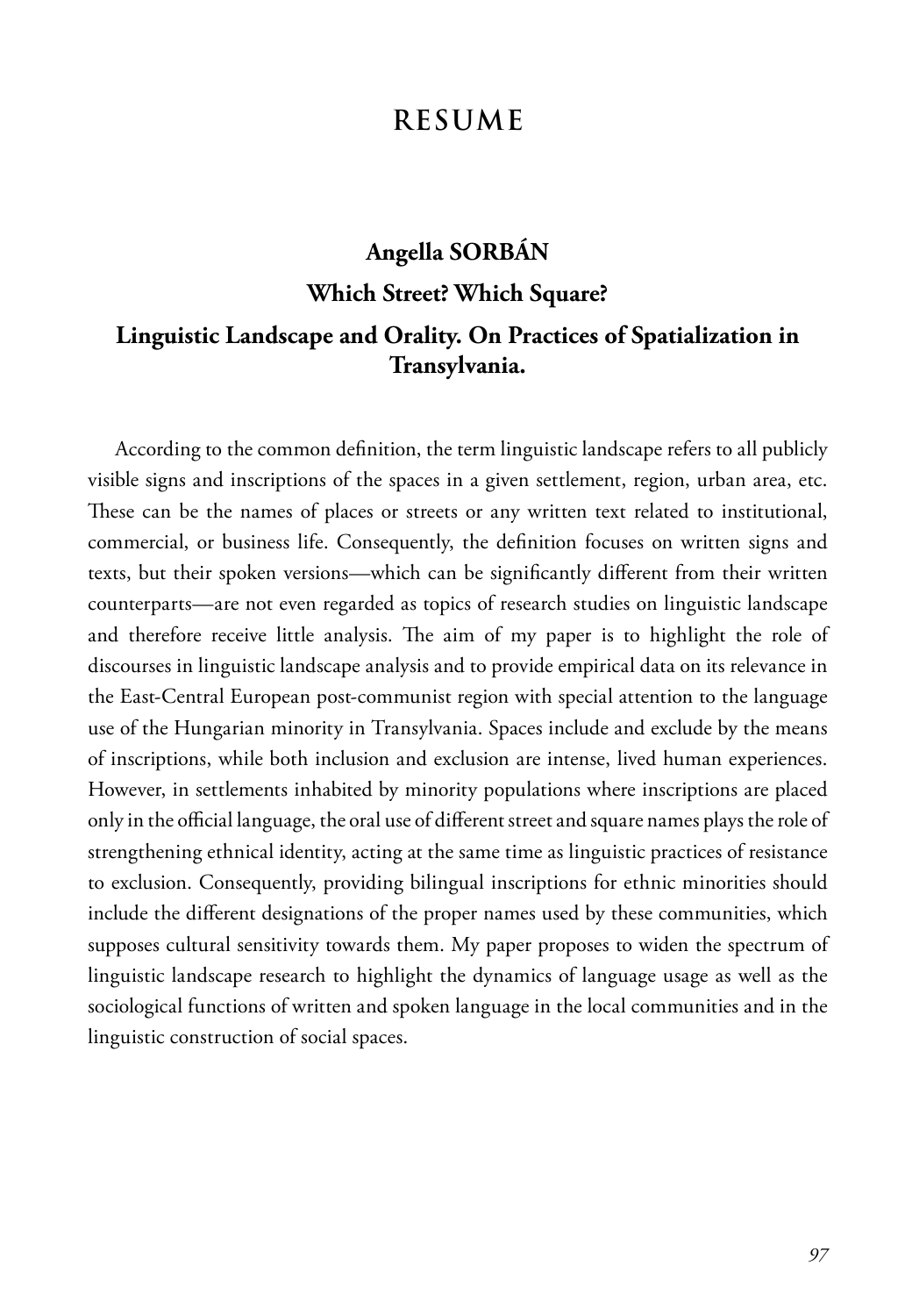### **Georgina KISS-KOZMA**

## **Attempt to chronologically outline the institutionalization of Hungarian youth organizations in Romania**

The purpose of this paper is to attempt to chronologically outline the institutionalization of Hungarian youth organizations in Romania following the Romanian Revolution of 1989 and divide them into discrete segments. This study examines a phenomena: the existence of potential fault lines among the political and youth elite. While examining these fault lines, it is crucial to note that political differences of opinion within Hungarian youth organizations do not reflect divisions within the entire Hungarian youth community. Rather, the conflicts primarily concern the inner circles of youth elites.

#### **Tibor LADANCSIK**

### **The transmission of national identity in Hungarian–Serbian intermarriages in Vojvodina**

The aim of this paper is to present the processes of the transition of national identity in Hungarian–Serbian intermarriages in Vojvodina. The Hungarians of Vojvodina constitute the largest national minority in Serbia, with a high proportion of heterogamous marriages with Serbs. Assimilation is a frequently observed phenomenon in heterogamous marriages, in which the minority relinquishes its own national identity, which is replaced by the identity of the majority nation. In many cases, the minority partner does not pass on their own identity to their descendants, and as a result, the minority group gradually withers away. In this study, I present the transmission strategies of the Hungarian identity. During my qualitative research, I conducted interviews with Hungarians who live in intermarriages. From the interviews, I concluded that basically three strategies can be observed in the transmission of identity. Assimilants do not at all inherit their own national identity. Those in the intermediate category pass on certain elements of their identity to their children, but usually Serbian identity dominates. Those with a dual identity try to inherit their entire identity so that their children are free to choose between the two identities or have both.